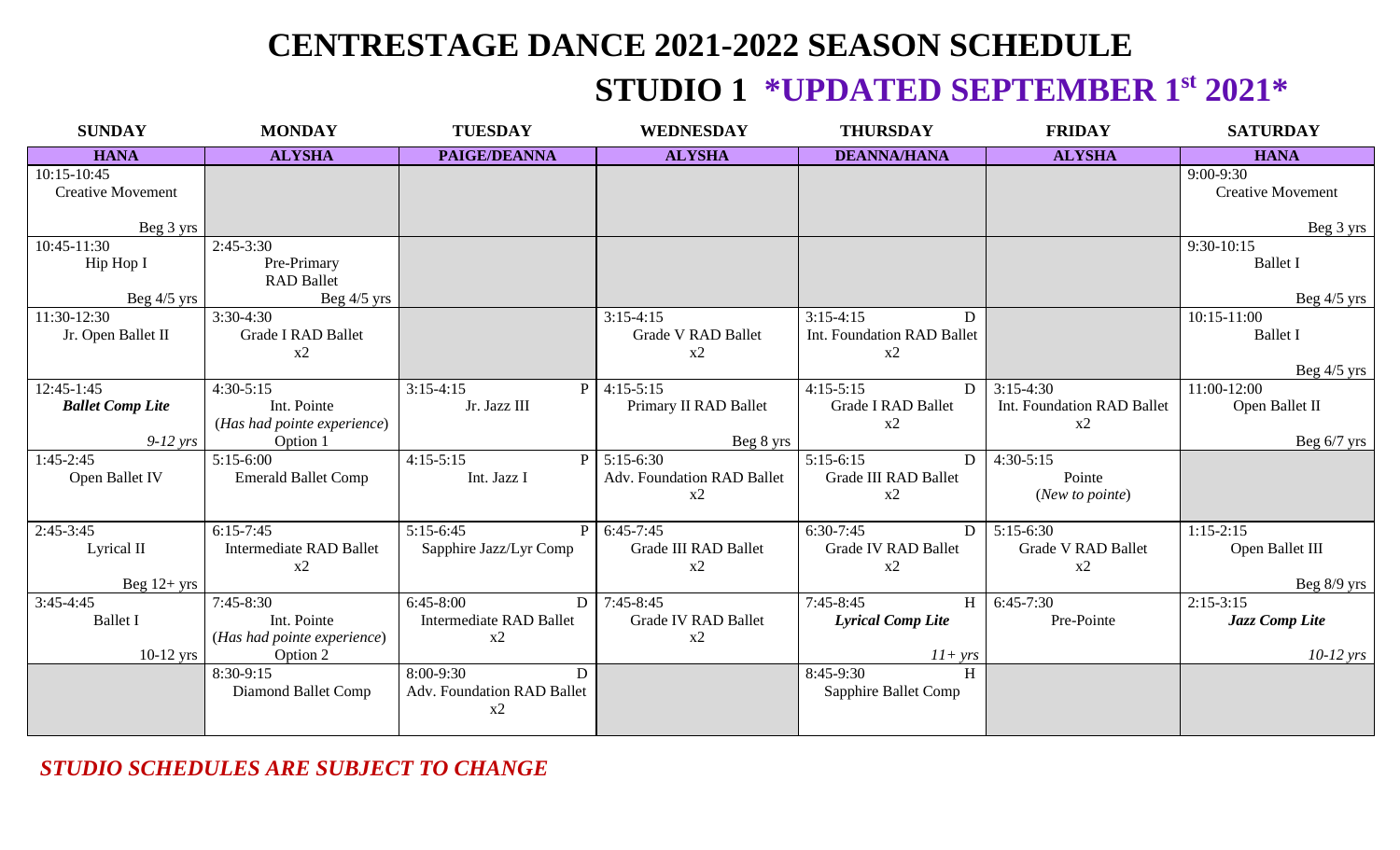## **STUDIO 2**

| <b>SUNDAY</b> | <b>MONDAY</b>                            | <b>TUESDAY</b>                  | <b>WEDNESDAY</b>                       | <b>THURSDAY</b>    | <b>FRIDAY</b>          | <b>SATURDAY</b>              |
|---------------|------------------------------------------|---------------------------------|----------------------------------------|--------------------|------------------------|------------------------------|
|               | <b>AMANDA/HEATHER</b>                    | <b>SHANNON/BRIANNE</b>          | <b>SHANNON/JOCELYN</b>                 | <b>SHANNON</b>     | <b>HEATHER</b>         | <b>CARLY</b>                 |
|               |                                          |                                 | $9:00-9:30$                            |                    |                        | $9:00 - 9:30$                |
|               |                                          |                                 | <b>Creative Movement</b>               |                    |                        | Mommy and Me                 |
|               |                                          |                                 | Beg 3 yrs<br>$9:30-10:00$              |                    |                        |                              |
|               |                                          | $9:30-10:15$<br><b>Ballet I</b> | <b>Creative Movement</b>               |                    |                        | Beg 2 yrs                    |
|               |                                          | Beg $4/5$ yr                    | Beg 3 yrs                              |                    |                        |                              |
|               |                                          | $10:15 - 11:00$                 | $10:15-10:45$                          |                    |                        | 9:30-10:15                   |
|               |                                          | Jazz I                          | Mommy and Me                           |                    |                        | Tap I                        |
|               |                                          | Beg $4/5$ yr                    | Beg 2 yrs                              |                    |                        | Beg $4/5$ yrs                |
|               | $3:15-3:45$<br>$\mathbf{A}$              |                                 | 11:00-11:30 (if $I^{st}$ one fills up) |                    |                        | $10:15 - 11:00$              |
|               | <b>Creative Movement</b>                 |                                 | Mommy and Me                           |                    |                        | Tap I                        |
|               |                                          |                                 |                                        |                    |                        |                              |
|               | Beg 3 yrs<br>$3:45-4:30$<br>$\mathbf{A}$ |                                 | Beg 2 yrs<br>S<br>$3:15-4:00$          | $3:15-4:15$        |                        | Beg $4/5$ yrs<br>11:00-12:00 |
|               | Final Grade                              |                                 | Elementary                             | New Jazz Exam      |                        | Tap II                       |
|               | Jazz Exam                                |                                 | Jazz Exam                              | Grade TBA          |                        |                              |
|               |                                          |                                 |                                        |                    |                        | Beg $6/7$ yrs                |
|               | $4:30-5:15$<br>$\vert$ A $\vert$         | $3:15-4:45$                     | $4:15-5:00$<br>S                       | $4:30-5:15$        | $3:15-4:15$            | $12:15-1:15$                 |
|               | Pre-Elementary                           | Sapphire / Diamond              | Grade IV                               | Pre-Elementary     | Jazz IV                | Tap III                      |
|               | Jazz Exam                                | Jazz Tech                       | Jazz Exam                              | Jazz Exam          |                        |                              |
|               | 5:30-6:15                                | $4:45-6:15$                     | 5:30-6:30                              | $5:15-6:00$        | $4:30-5:15$            | Beg 8 yrs                    |
|               | A<br>Elementary                          | Diamond Jazz/Lyr Comp           | Emerald Hip Hop Comp                   | <b>Final Grade</b> | Grade IV               |                              |
|               | Jazz Exam                                |                                 |                                        | Jazz Exam          | Jazz Exam              |                              |
|               |                                          |                                 |                                        |                    |                        |                              |
|               | $6:15-7:15$<br>H                         | $6:30-7:30$                     | $6:30-7:30$                            | $6:30-7:30$        | $5:15-6:15$            | $2:15-3:15$                  |
|               | Production                               | Modern/Contemporary I           | Hip Hop Line Comp                      | Silver Higher Tap  | <b>Musical Theatre</b> | Tap IV/V                     |
|               | $6-9$ yrs                                | Beg 10-12yrs                    |                                        |                    | $6-9$ yrs              |                              |
|               | H<br>$7:15-8:15$                         | $7:30-8:30$                     | $7:30-8:30$                            | 7:30-8:30          | $6:30-7:30$            | $3:15-4:15$                  |
|               | Production                               | Stretch & Strengthen            | Sapphire Hip Hop Comp                  | Silver Lower Tap   | Jazz II                | <b>Tap Comp Lite</b>         |
|               |                                          | (Option 1)                      |                                        |                    |                        |                              |
|               | $10-12$ yrs                              |                                 |                                        |                    | Beg $10-12$ yrs        | $8-11$ yrs                   |
|               | H<br>8:15-9:15                           | $8:30-9:30$                     | 8:30-9:30                              | 8:30-9:30          |                        |                              |
|               | Production                               | Int. Teen Jazz                  | Diamond Hip Hop Comp                   | Int. Adult Tap     |                        |                              |
|               | $13+ yrs$                                |                                 |                                        |                    |                        |                              |
|               |                                          | لمالا والمستمر المراسم المسا    |                                        |                    |                        |                              |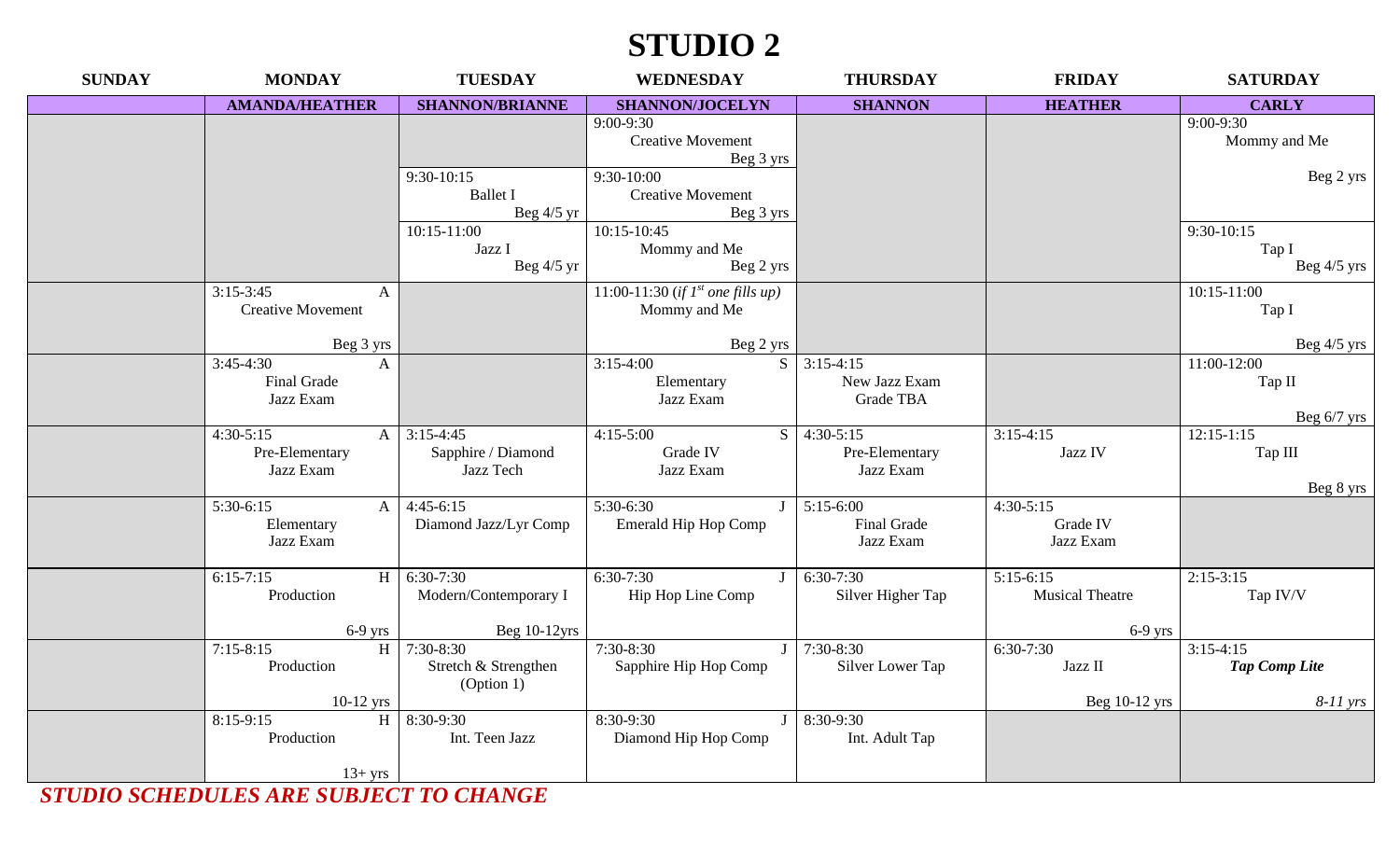# **STUDIO 3**

| <b>SUNDAY</b> | <b>MONDAY</b>               | <b>TUESDAY</b>             | <b>WEDNESDAY</b>        | <b>THURSDAY</b>          | <b>FRIDAY</b>              | <b>SATURDAY</b>    |
|---------------|-----------------------------|----------------------------|-------------------------|--------------------------|----------------------------|--------------------|
|               | <b>BRIANNE</b>              | <b>SHAYLA</b>              | <b>BRIANNE</b>          | <b>SHAYLA</b>            | <b>KIANA</b>               | <b>KIANA</b>       |
|               |                             |                            |                         |                          |                            | $9:15-10:15$       |
|               |                             |                            |                         |                          |                            | Acro I             |
|               |                             |                            |                         |                          |                            | Beg 5-7 yrs        |
|               |                             |                            |                         |                          |                            | $10:15 - 11:15$    |
|               |                             |                            |                         |                          |                            | Acro VI            |
|               |                             |                            |                         |                          |                            |                    |
|               |                             | $3:15-4:15$                | $3:15-4:15$             | $3:15-4:15$              |                            | $11:15-12:15$      |
|               |                             | Jazz III                   | Pearl/Emerald Tap Comp  | Hip Hop II               |                            | Int. Advanced Acro |
|               |                             | Beg 8 yrs                  |                         | Beg 8 yrs                |                            |                    |
|               | $3:15-4:15$                 | $4:15-5:15$                | $4:15-5:15$             | $4:15-5:15$              | $3:15-4:15$                | $12:30-1:30$       |
|               | Sapphire/Diamond            | Hip Hop I                  | Pearl/Emerald           | Pearl/Emerald            | Acro II                    | Int/Adv Tumbling   |
|               | Modern Comp                 |                            | Modern Comp             | Hip Hop Tech             |                            |                    |
|               | $4:15-5:45$                 | Beg 5-7 yrs<br>$5:15-6:15$ | $5:15-6:45$             | $5:15-6:15$              | Beg 7-8 yrs<br>$4:15-5:15$ | $1:30-2:30$        |
|               | Amber                       | Hip Hop III                | Amber Jazz/Lyrical Comp | Amber/Opal               | Acro III                   | Acro Comp          |
|               | Jazz Tech                   |                            |                         | Hip Hop Comp             |                            |                    |
|               |                             | Beg 9 yrs                  |                         |                          |                            |                    |
|               | $6:00-7:30$                 | $6:30-7:30$                | $7:00 - 7:30$           | $6:30-7:30$              | $5:15-6:15$                | $2:30-3:30$        |
|               | Pearl                       | Amber/Opal                 | Private                 | Int. Teen Hip Hop        | Acro IV                    | Prim/Jr Tumbling   |
|               | Jazz Tech                   | Hip Hop Tech               |                         |                          |                            |                    |
|               | $7:30-8:30$                 | $7:30-8:30$                | 7:30-8:30               | $7:30-8:30$              | $6:30-7:30$                | Beg $8+$ yrs       |
|               | Pearl/Emerald               | Pearl Hip Hop Comp         | Stretch & Strengthen    | <b>Hip Hop Comp Lite</b> | Acro I                     |                    |
|               | <b>Musical Theatre Comp</b> |                            | (Option 2)              |                          |                            |                    |
|               |                             |                            |                         | Teen $13+ yrs$           | Beg $8-11$ yrs             |                    |
|               | 8:30-9:30                   | 8:30-9:30                  | 8:30-9:30               | 8:30-9:30                | 7:30-8:30                  |                    |
|               | <b>Adult Ballet Barre</b>   | Open Adult Hip Hop         | Beginner Adult Tap      | Adv. Teen Hip Hop        | Acro II                    |                    |
|               | Beg adults                  | Beg adults                 | Beg adults              |                          | Beg $12+$                  |                    |